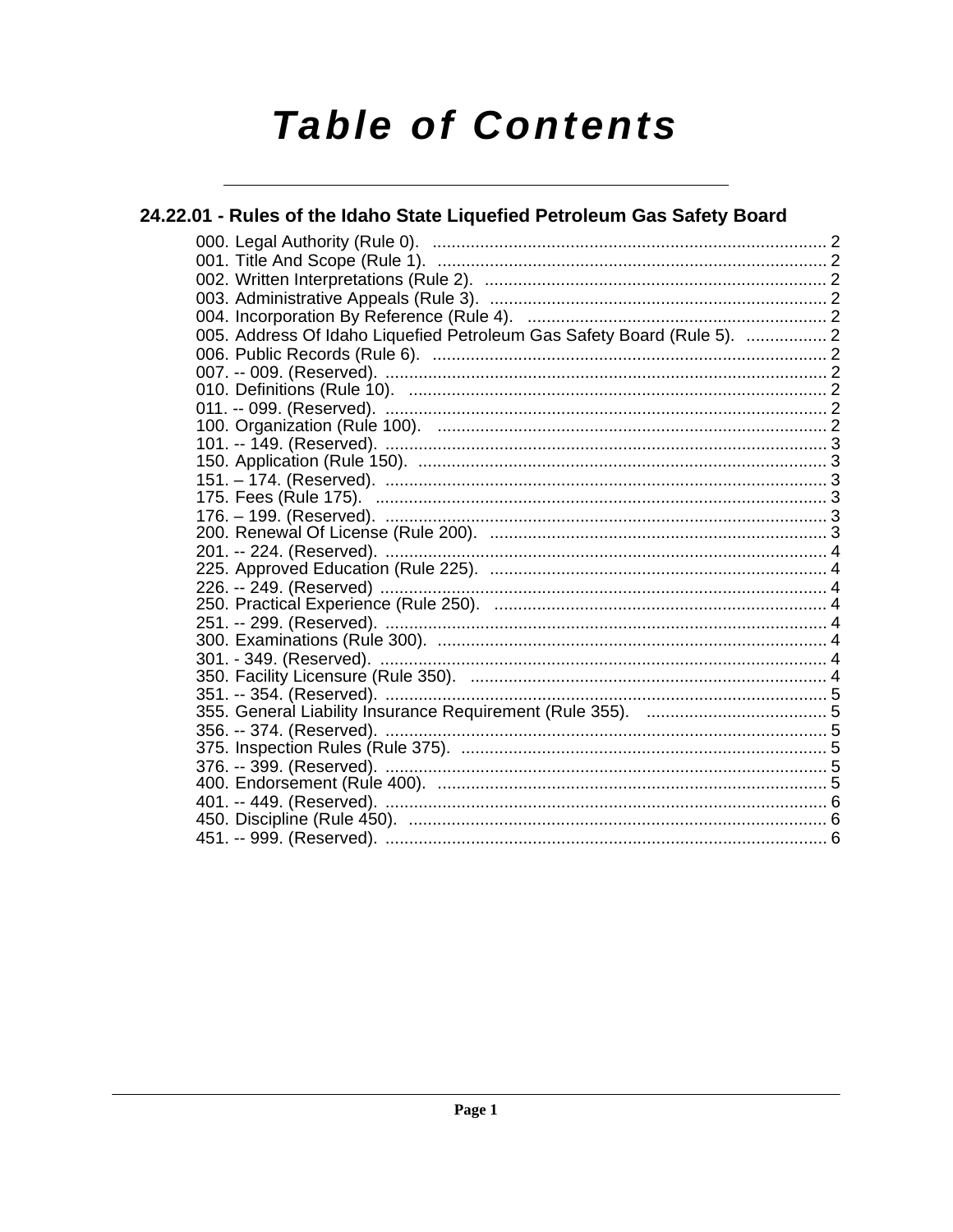#### **IDAPA 24 TITLE 22 CHAPTER 01**

#### <span id="page-1-0"></span>**24.22.01 - RULES OF THE IDAHO STATE LIQUEFIED PETROLEUM GAS SAFETY BOARD**

#### <span id="page-1-1"></span>**000. LEGAL AUTHORITY (RULE 0).**

In accordance with Section 54-5310, Idaho Code, the Idaho State Liquefied Petroleum Gas Safety Board shall promulgate rules that implement the provisions of Chapter 53, Title 54, Idaho Code. (3-30-06)

#### <span id="page-1-2"></span>**001. TITLE AND SCOPE (RULE 1).**

These rules shall be cited as IDAPA 24.22.01, "Rules of the Idaho State Liquefied Petroleum Gas Safety Board."  $(3-30-06)$ 

#### <span id="page-1-3"></span>**002. WRITTEN INTERPRETATIONS (RULE 2).**

The Board may have written statements that pertain to the interpretation of the rules of this chapter. Such interpretations, if any, are available for public inspection and copying at cost in the main office of the Bureau of Occupational Licenses. (3-30-06)

#### <span id="page-1-4"></span>**003. ADMINISTRATIVE APPEALS (RULE 3).**

Administrative appeals shall be governed by the Administrative Procedure Act, Title 67, Chapter 52, Idaho Code. (3-30-06)

#### <span id="page-1-5"></span>**004. INCORPORATION BY REFERENCE (RULE 4).**

The document titled National Fire Protection Association Code 58, 2004 Edition, commonly known as NFPA 58, is herein incorporated by reference and is available at the Board's office. (4-2-08)

#### <span id="page-1-6"></span>**005. ADDRESS OF IDAHO LIQUEFIED PETROLEUM GAS SAFETY BOARD (RULE 5).**

[The office of the Idaho State Liquefied Petroleum Gas Safety Board is located within the Bureau of Occupational](mailto:lpd@ibol.idaho.gov)  Licenses, Owyhee Plaza, 1109 Main Street, Suite 220, Boise, Idaho 83702-5642. The phone number of the Board is (208) 334-3233. The Board's FAX number is (208) 334-3945. The Board's e-mail address is lpd@ibol.idaho.gov. The [Board's official web site is](mailto:lpd@ibol.idaho.gov) [http://www.ibol.idaho.gov/lpd.htm. \(3-30-06\)](http://www.ibol.idaho.gov/lpd.htm)

#### <span id="page-1-7"></span>**006. PUBLIC RECORDS (RULE 6).**

The records associated with the Idaho State Liquefied Petroleum Gas Safety Board are subject to the provisions of the Idaho Public Records Act. Title 9, Chapter 3, Idaho Code. (3-30-06)

#### <span id="page-1-8"></span>**007. -- 009. (RESERVED).**

#### <span id="page-1-12"></span><span id="page-1-9"></span>**010. DEFINITIONS (RULE 10).**

**01. Board**. Board means the Idaho State Liquefied Petroleum Gas Safety Board as created in Section 54-5309, Idaho Code. (3-30-06)

**02. Bureau**. Bureau means the Idaho Bureau of Occupational Licenses as created in Section 67-2602, Idaho Code. (3-30-06)

**03. Person**. Person means any sole individual. (3-30-06)

**04. Facility**. Facility means any facility at a fixed location licensed pursuant to this chapter whose activities include selling, filling, refilling, or commercial handling or commercial storage of LPG. (3-30-06)

#### <span id="page-1-10"></span>**011. -- 099. (RESERVED).**

#### <span id="page-1-14"></span><span id="page-1-11"></span>**100. ORGANIZATION (RULE 100).**

<span id="page-1-13"></span>**01. Meetings**. The Board shall meet not less than annually and at other such times and places as designated by the Chairman or upon the written request of two (2) members of the Board. (3-30-06)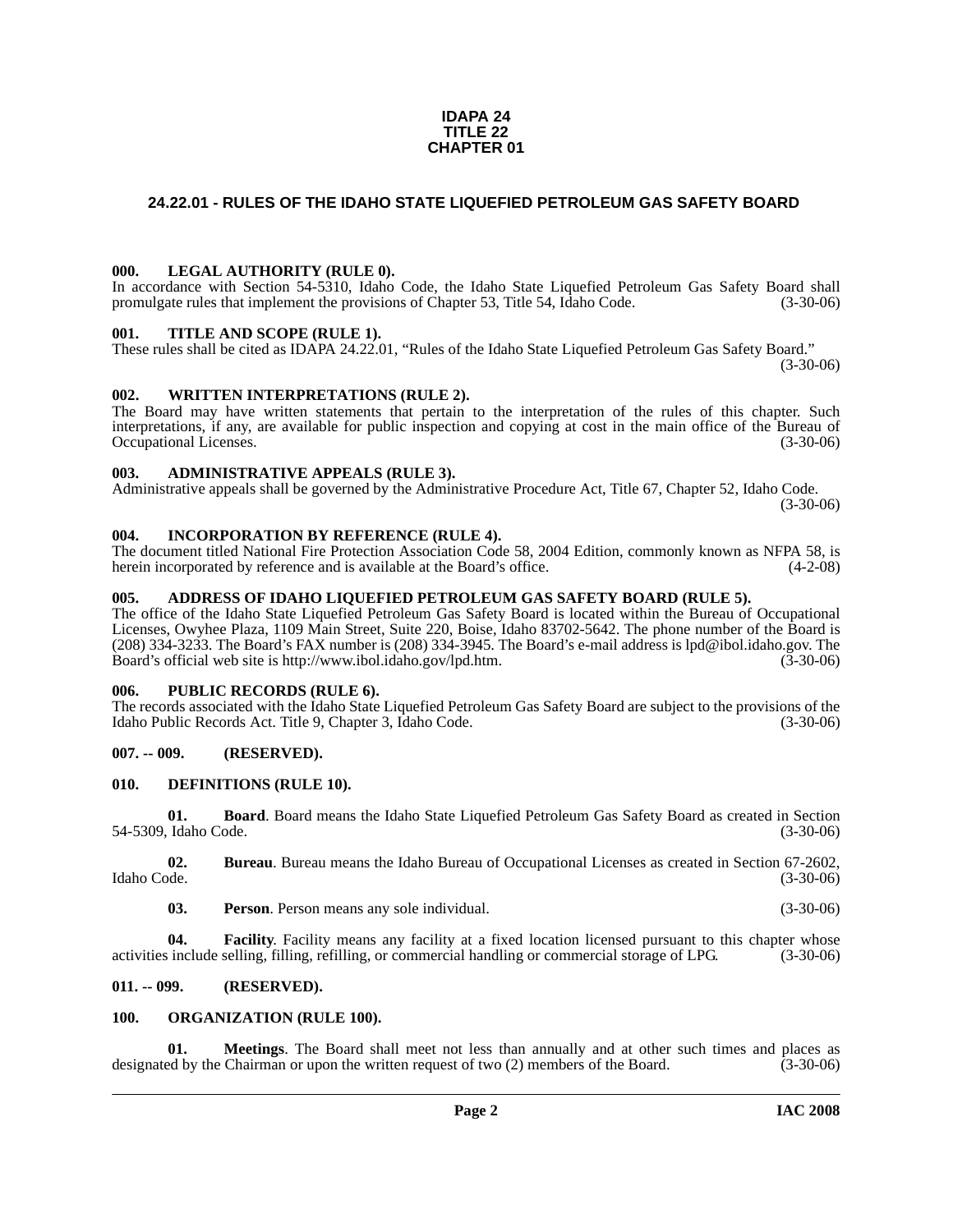**a.** All meetings shall be held in accordance with the Idaho Open Meeting Law, Chapters 2340 - 2347, Title 67, Idaho Code. (3-30-06)

**b.** A minimum of three (3) Board members shall constitute a quorum and may exercise all powers and authority conferred on the Board in order to hold a meeting of the Board. A majority vote of the Board members present at a meeting shall be considered the action of the Board as a whole.

<span id="page-2-11"></span>**02.** Organization of the Board. At the first meeting of each fiscal year, the Board shall elect from its members a Chairman, who shall assume the duty of the office immediately upon such selection. (3-30-06)

**a.** The Chairman shall when present, preside at all meetings, appoint with the consent of the Board, all committees, and shall otherwise perform all duties pertaining to the office of Chairman. The Chairman shall be an exofficio member of all committees. (3-30-06)

**b.** The Chief of the Bureau shall act as an agent of the Board and shall be the official keeper of all records of the Board. The Bureau shall provide such services as may be authorized by Chapter 26, Title 67, Idaho Code, and as defined under contract between the Bureau and the Board. (3-30-06)

#### <span id="page-2-0"></span>**101. -- 149. (RESERVED).**

#### <span id="page-2-7"></span><span id="page-2-1"></span>**150. APPLICATION (RULE 150).**

Each applicant for a license shall submit a complete application on application forms approved by the Board together with the required fee(s). The applicant must provide or facilitate the provision of any supplemental third party documents that may be required. (3-30-06)

#### <span id="page-2-2"></span>**151. – 174. (RESERVED). 175. FEES (RULE 175).**

<span id="page-2-14"></span><span id="page-2-10"></span><span id="page-2-6"></span><span id="page-2-3"></span>

| 02.          | <b>Original Individual License and Annual Renewal Fee.</b> License fee -- fifty dollars (\$50).      |             |
|--------------|------------------------------------------------------------------------------------------------------|-------------|
| 01.          | <b>Application Fee.</b> Application fee - thirty dollars (\$30).                                     | $(3-30-06)$ |
| $\Gamma/5$ . | FEES (RULE 175).<br>Applications should not be filed unless the applicant can meet all requirements. | $(3-30-06)$ |

(3-30-06)

<span id="page-2-13"></span>**03. Original Facility License Fee and Annual Renewal Fee**. Facility with ten thousand (10,000) less storage capacity -- fifty dollars (\$50). gallon or less storage capacity  $-$  fifty dollars  $(\$50)$ .

**04. Original Bulk Storage Facility Fee and Annual Renewal Fee**. Bulk Storage Facility with more than ten thousand (10,000) gallon storage capacity -- two hundred dollars (\$200). (3-30-06)

<span id="page-2-12"></span><span id="page-2-8"></span>**05. Endorsement Fee**. Endorsement fee -- fifty dollars (\$50). (3-30-06)

<span id="page-2-15"></span>**06.** Reinstatement Fee. Reinstatement fee -- fifty dollars (\$50). (3-30-06)

**07. Refund of Fees**. No refund of fees shall be made to any person who has paid such fees for application or reinstatement of a license. (3-30-06)

#### <span id="page-2-4"></span>**176. – 199. (RESERVED).**

#### <span id="page-2-16"></span><span id="page-2-5"></span>**200. RENEWAL OF LICENSE (RULE 200).**

<span id="page-2-9"></span>**01. Expiration Date**. All licenses expire and must be renewed annually on forms approved by the Board on the birth date of an individual licensee or the anniversary date of the original license for a facility in accordance with Section 67-2614, Idaho Code. Licenses not so renewed will be cancelled in accordance with Section 67-2614, Idaho Code. (3-30-06)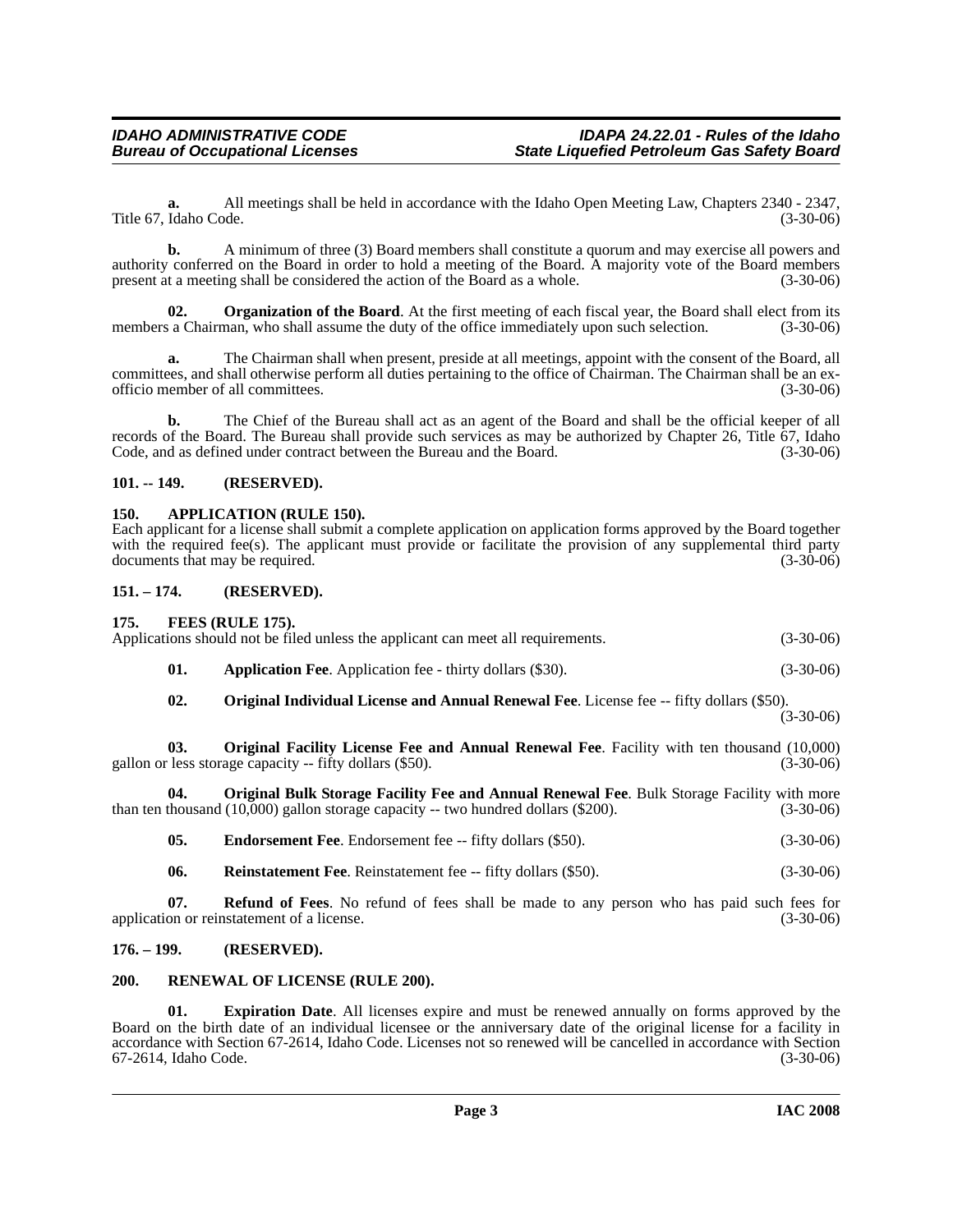<span id="page-3-15"></span>**02. Reinstatement**. Any license cancelled for failure to renew may be reinstated in accordance with Section 67-2614, Idaho Code. (3-30-06)

#### <span id="page-3-0"></span>**201. -- 224. (RESERVED).**

#### <span id="page-3-8"></span><span id="page-3-1"></span>**225. APPROVED EDUCATION (RULE 225).**

Each applicant shall provide certified proof that they have successfully completed one (1) of the following: (3-30-06)

<span id="page-3-9"></span>**Basic Education**. The Basic Certified Employee Training Program (CETP) provided by the National Propane Gas Association or the equivalent as determined by the Board within the thirty-six (36) months immediately preceding application. (3-30-06)

**02. Other Education**. For applicants prior to July 1, 2006, documented training relevant to the LPG industry preceding application, and acceptable to the Board. (3-30-06)

#### <span id="page-3-2"></span>**226. -- 249. (RESERVED)**

#### <span id="page-3-14"></span><span id="page-3-3"></span>**250. PRACTICAL EXPERIENCE (RULE 250).**

Each applicant shall provide certified proof that they have successfully completed one (1) of the following. (3-30-06)

**01. Supervised Experience**. Supervised experience of no less than one (1) year in an LPG facility under supervision of a licensed dealer. A person in the process of meeting the practical experience requirement must complete the education and examination requirements and make application for a dealer license within eighteen (18) months of beginning to obtain supervised experience. (3-30-06) (3-30-06)

#### <span id="page-3-16"></span><span id="page-3-13"></span>**02. Other Experience**. (3-30-06)

**a.** Applicants prior to July 1, 2006, must document practice for not less than five (5) years in the field for which they are applying for a license including LPG industry experience in Idaho prior to July 1, 2005. (3-30-06)

**b.** Applicants after July 1, 2006, but prior to January 1, 2007 must document supervised experience of no less than one (1) year in an LPG facility under supervision. A person in the process of meeting the practical experience requirement must complete the education and examination requirements and make application for a dealer<br>license within eighteen (18) months of beginning to obtain supervised experience. (3-30-06) license within eighteen (18) months of beginning to obtain supervised experience.

#### <span id="page-3-4"></span>**251. -- 299. (RESERVED).**

#### <span id="page-3-10"></span><span id="page-3-5"></span>**300. EXAMINATIONS (RULE 300).**

Each applicant shall provide certified proof that they have successfully completed one (1) of the following. (3-30-06)

**01. Licensure Examination**. Receipt of a passing grade on the Basic Certified Employee Training Program (CETP) examination provided by the National Propane Gas Association or the equivalent as determined by the Board within the thirty-six (36) months immediately preceding application. (3-30-06) the Board within the thirty-six  $(36)$  months immediately preceding application.

**02.** Other Examination. For applicants prior to July 1, 2006, receipt of a passing grade on an examination relevant to the LPG industry and acceptable to the Board. (3-30-06)

#### <span id="page-3-6"></span>**301. - 349. (RESERVED).**

#### <span id="page-3-7"></span>**350. FACILITY LICENSURE (RULE 350).**

#### <span id="page-3-12"></span><span id="page-3-11"></span>**01. Facility Licensure and Operation Requirements**. (3-30-06)

**a.** Application for a facility license shall be made on forms available from the Bureau and shall include a certificate of general liability insurance set forth in these rules and plans and specifications complying with local ordinances and zoning requirements. All applications shall be submitted to the Board for approval and a license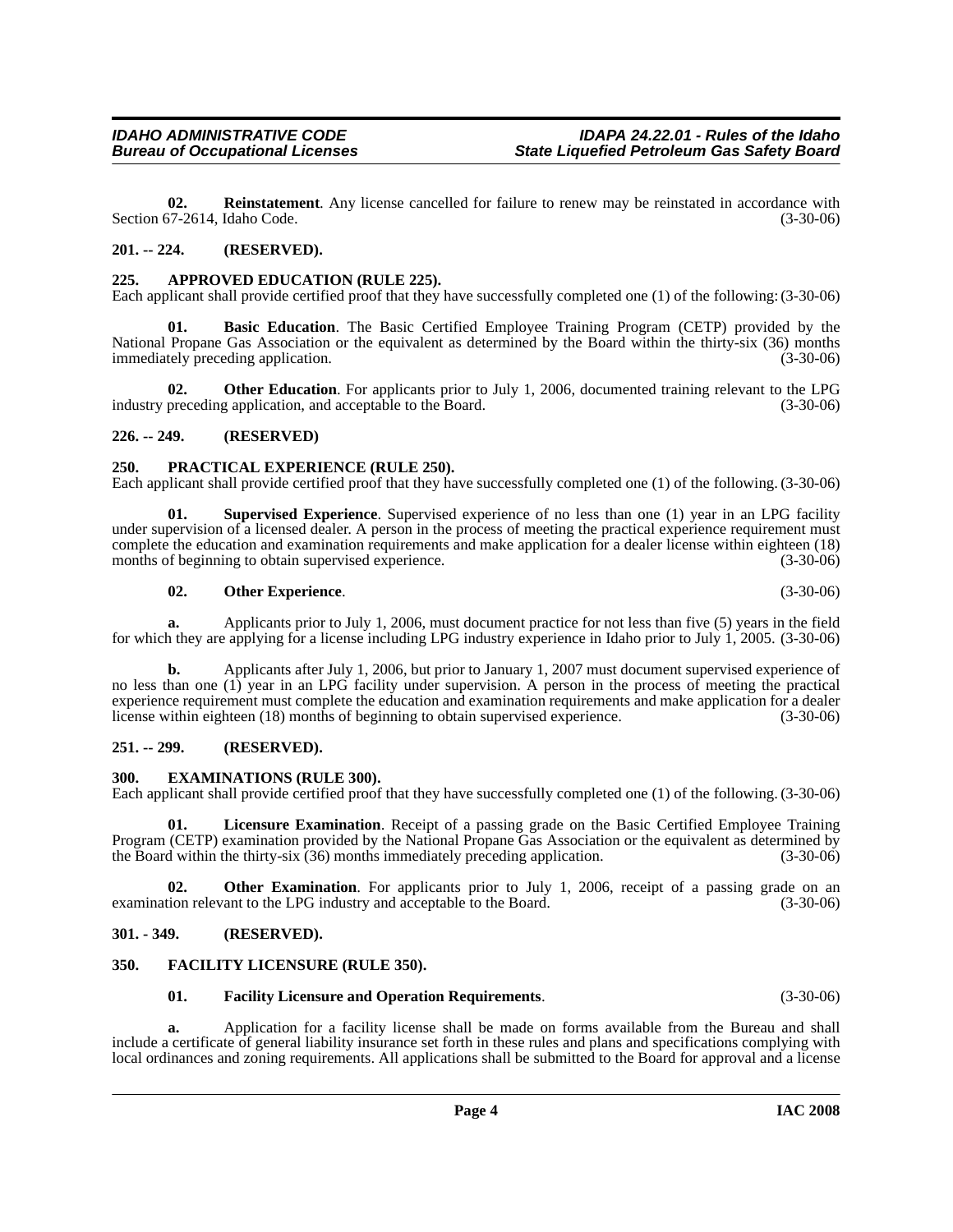must be issued before a new facility may open for business; (4-2-08)

**b.** Each facility application shall clearly identify and designate a location adequate to allow the facilities safe operation and the selling, filling, refilling, or commercial handling or commercial storage of liquefied petroleum gas; (3-30-06)

| c. | Each facility shall meet all requirements of NFPA 58. | $(3-30-06)$ |
|----|-------------------------------------------------------|-------------|
|----|-------------------------------------------------------|-------------|

#### <span id="page-4-8"></span>**02. Facility Changes in Ownership or Location**. (3-30-06)

**a.** Whenever a change of ownership or location of a facility occurs, an original application must be submitted, the fee must be paid and compliance with all rules concerning a new facility documented, before a new<br>license will be issued. FACILITY LICENSES ARE NOT TRANSFERABLE. (3-30-06) license will be issued. FACILITY LICENSES ARE NOT TRANSFERABLE.

**b.** Deletion of an owner from multiple ownership does not constitute a change in ownership.

(3-30-06)

**c.** Addition of an owner to multiple ownership does constitute a change in ownership. (3-30-06)

**d.** Whenever any facility ceases operation at the licensed location, the owner(s) shall notify the Board in writing that the facility is out of business and the facility license shall be submitted to the Bureau. A new facility license will not be issued for any location that is currently licensed as a facility at the time of application. (3-30-06)

#### <span id="page-4-0"></span>**351. -- 354. (RESERVED).**

#### <span id="page-4-9"></span><span id="page-4-1"></span>**355. GENERAL LIABILITY INSURANCE REQUIREMENT (RULE 355).**

As set forth in 54-5308(1)(j), Idaho Code, no facility license will be issued without a certificate showing proof of a current general liability insurance policy in the sum of not less than one million dollars (\$1,000,000) for an occurrence. (4-2-08) occurrence. (4-2-08)

<span id="page-4-11"></span>**01. Original Facility License Application**. An application for facility license will not be considered complete without a certificate of general liability insurance showing a current policy. The policy must be kept in full force and effect. (4-2-08)

<span id="page-4-12"></span>**02. Renewal of Facility License**. All licenses being renewed must certify that the facility holds a current general liability insurance policy. (4-2-08)

<span id="page-4-6"></span>**03. Audit of Liability Insurance**. The Board may conduct random audits of facility licenses and request documentation of a current general liability insurance policy. (4-2-08)

### <span id="page-4-2"></span>**356. -- 374. (RESERVED).**

#### <span id="page-4-10"></span><span id="page-4-3"></span>**375. INSPECTION RULES (RULE 375).**

All facilities shall be subject to inspection by the Board or its agents at any time without notice to insure the safe operation of each facility and to insure continued compliance with the requirements of NFPA 58 and the Idaho laws and rules. The Board may adopt a form which establishes for the facility those material rules of NFPA 58 which will be inspected, and a level of compliance necessary for issuance or retention of a license or disciplinary action. The Board may further determine the time frame a facility may be granted in order to comply with NFPA 58, but still continue to operate, or pursue disciplinary action for a failure to comply. (4-2-08)

#### <span id="page-4-4"></span>**376. -- 399. (RESERVED).**

#### <span id="page-4-7"></span><span id="page-4-5"></span>**400. ENDORSEMENT (RULE 400).**

Any person who holds a current, unsuspended, unrevoked or otherwise nonsanctioned license in another state or country that has licensing requirements substantially equivalent to or higher than those in Idaho may, submit the required application, supporting documentation, and required fee, for Board consideration. Those applicants who received their professional education or experience outside of the United States shall provide such additional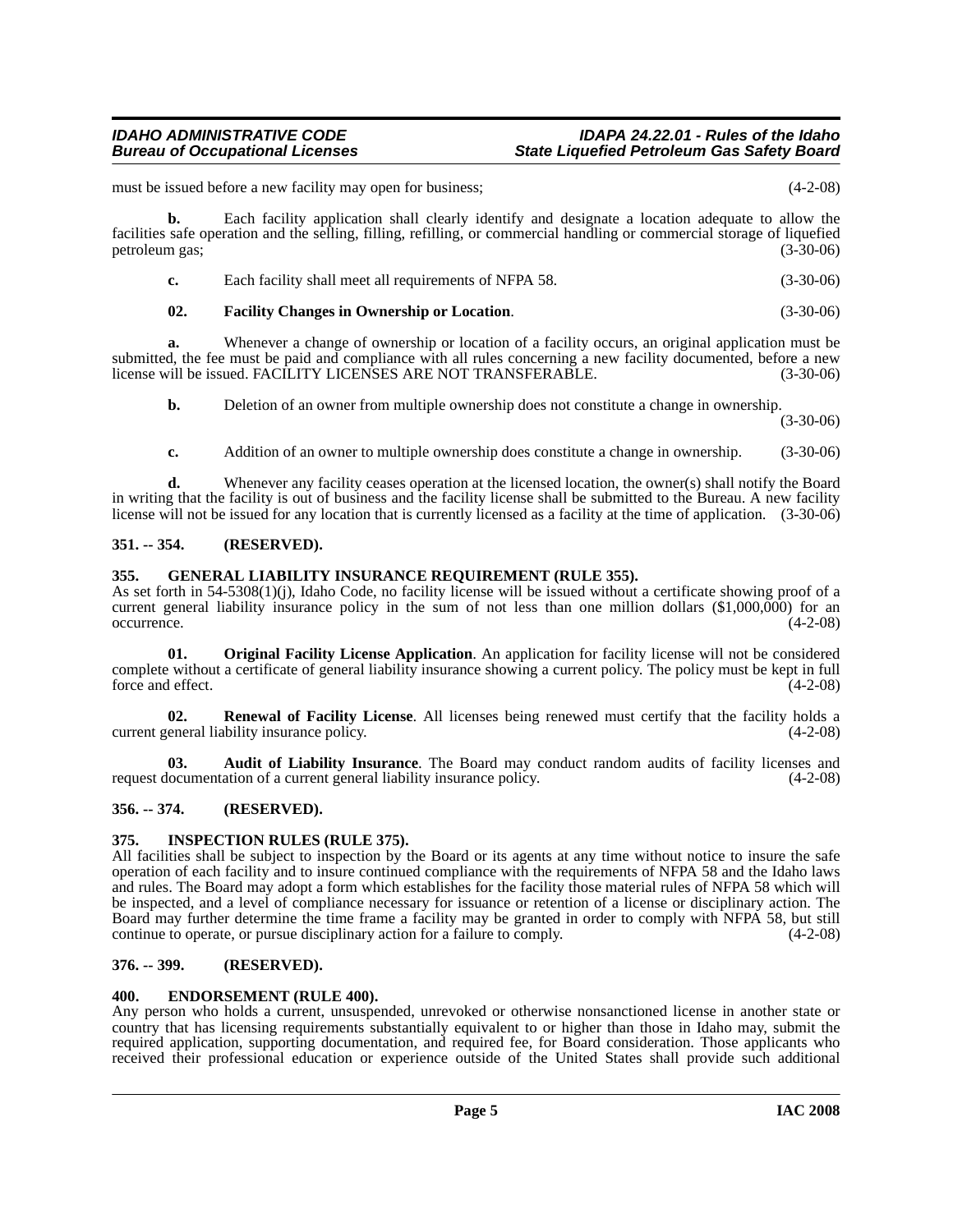information concerning their professional education or experience as the Board may request. The Board may, in its discretion, require successful completion of additional course work or examination for any applicant under this provision.  $(3-30-06)$ 

#### <span id="page-5-0"></span>**401. -- 449. (RESERVED).**

#### <span id="page-5-1"></span>**450. DISCIPLINE (RULE 450).**

**01.** Civil Fine. The Board may impose a civil fine not to exceed one thousand dollars (\$1,000) upon a LPG dealer or a licensed LPG facility for each violation of Section 54-5315, Idaho Code. (3-30-06) licensed LPG dealer or a licensed LPG facility for each violation of Section 54-5315, Idaho Code.

**02. Costs and Fees**. The Board may order a licensed LPG dealer or a licensed LPG facility to pay the costs and fees incurred by the Board in the investigation or prosecution of the licensee for violation of Section 54- 5315, Idaho Code. (3-30-06)

<span id="page-5-2"></span>**451. -- 999. (RESERVED).**